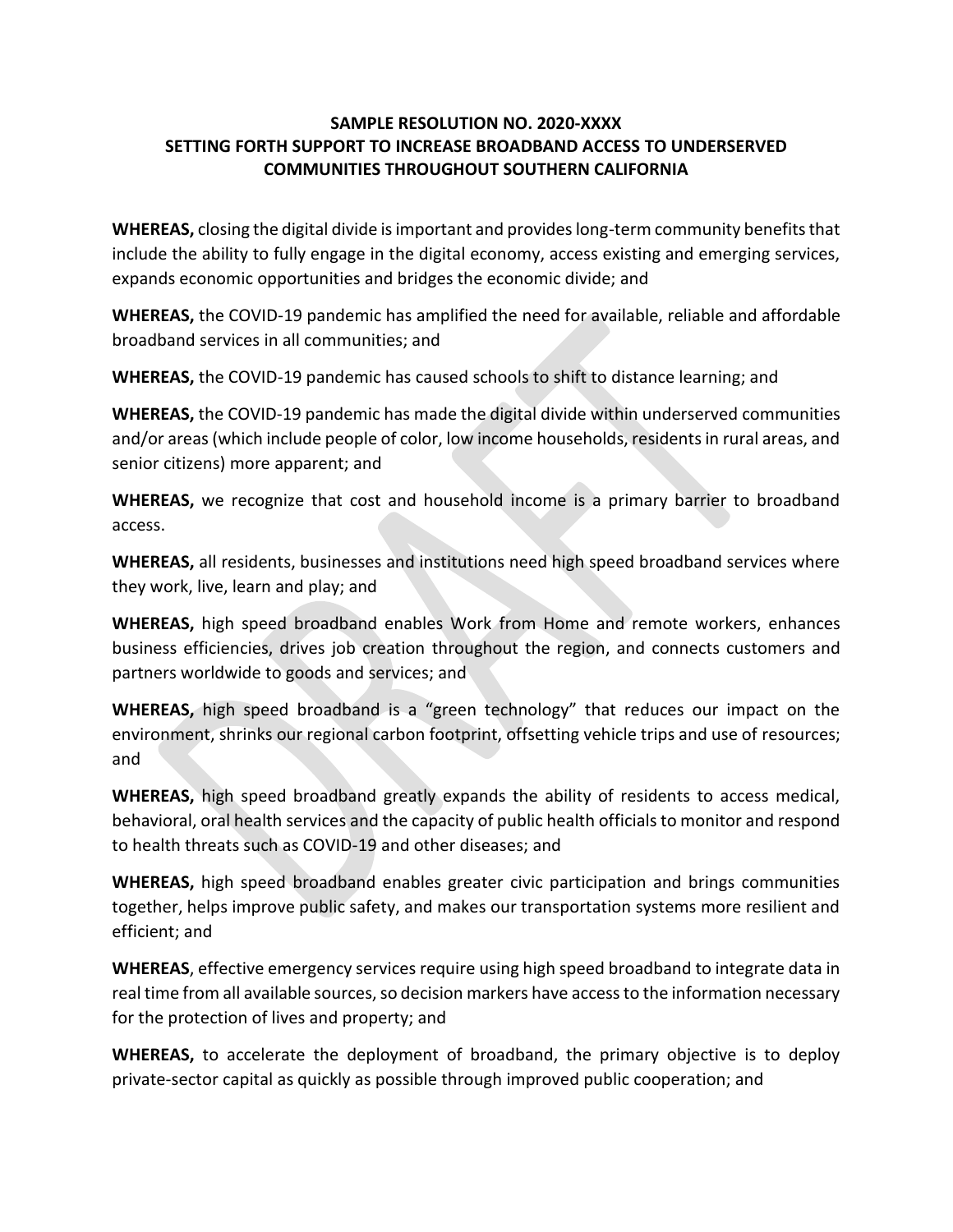**NOW, THEREFORE, BE IT RESOLVED** on this XX day of XXXXX 2020 that the XXXXXX County Board of Supervisors does hereby as follows:

- 1. Supports FCCs (United States Federal Communications Commission) and CPUCs (California Public Utilities Commission) rules, regulations, programs and funding opportunities that support broadband deployment opportunities to bridge the digital divide.
- 2. Supports Governor Newsom's Executive Order N-73-20 signed August 14, 2020 that seeks to accelerate work towards closing gaps in access to reliable broadband networks throughout California; and
- 3. Supports collaboration with [Los Angeles, Orange, Imperial, Riverside, San Bernardino, San Diego and Ventura Counties], broadband providers, school districts (K-12), community college districts, universities, community and business stakeholders, Regional Broadband Consortiums, California Emerging Technology Fund, the State of California and other federal and regional organizations that have similar goals to increase broadband access throughout Southern California; and
- 4. Determinesthat closing the digital divide is important and provides long-term community benefits; and
- 5. Supports the request for grant funding from the State and/or Federal government for a regional program that provides funding for free internet access for qualifying residents that bridges the economic digital divide; and
- 6. Supports a minimum broadband speed capability of 100 megabits per second today and 1 gigabit per second by 2030 for all residential and business customers within the urban, suburban and rural communities of our region; and
- 7. Supports working with collaborating jurisdictions to affect the deployment decisions of broadband providers by lowering permitting fees to a reasonable level, reduce the cost of entry and operation of broadband systems in our communities, reduce the risks of delays during the planning, permitting and construction phases, provide opportunities for increasing revenue, and creating new avenues for competitive entry; and
- 8. Supports working with collaborating jurisdictions to identify broadband opportunity zones in underserved communities; and
- 9. Upon identifying broadband opportunity zones, supports the adoption of an emergency ordinance which would allow local jurisdictions to develop specific rules to expedite low cost broadband deployment such as: waivers for microprojects, deployment of broadband infrastructure in underserved communities and fixed wireless or other broadband technologies in rural communities; and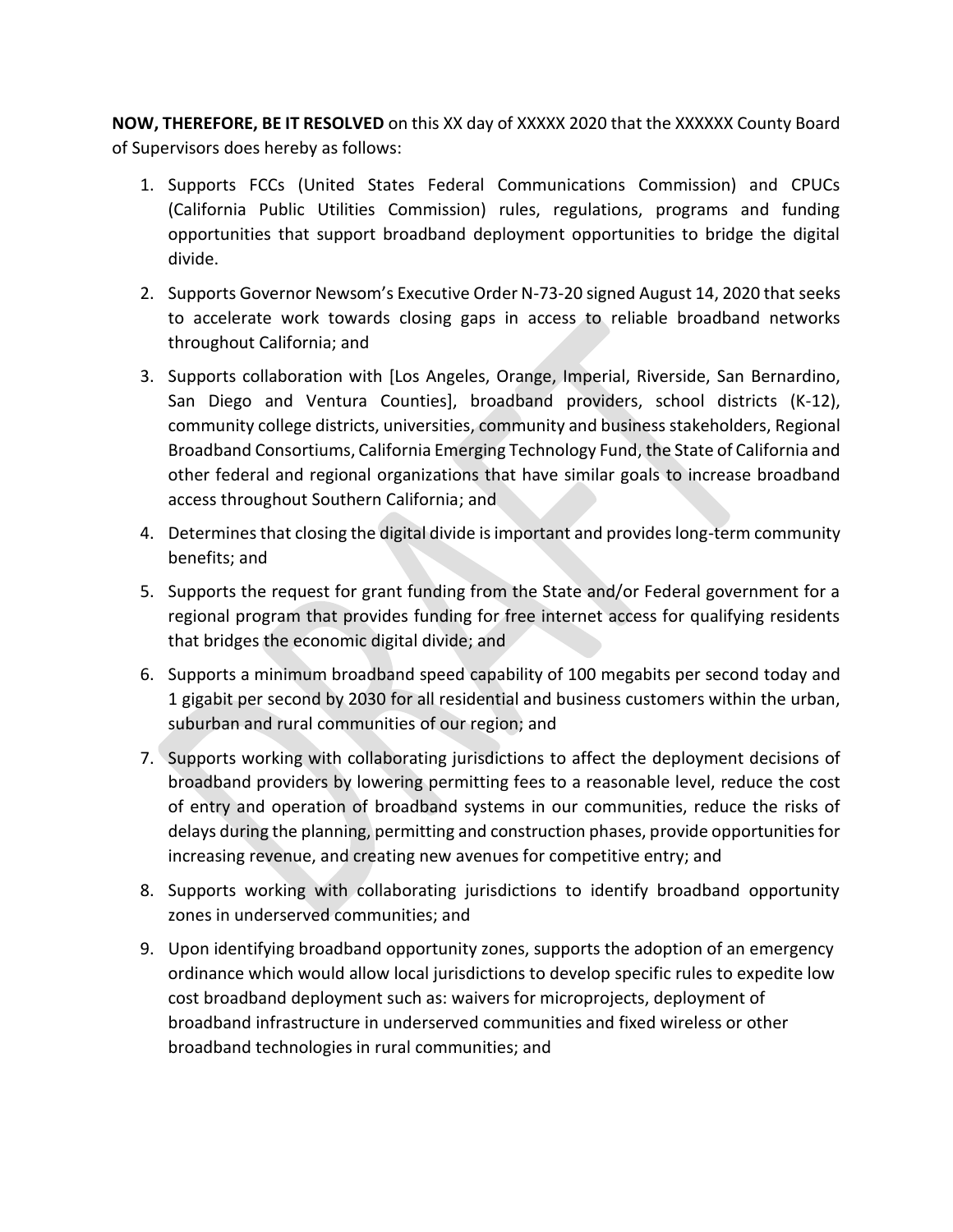- 10. Supports the adoption of consistent fees and expedited broadband permitting processes within collaborating jurisdictions; and
- 11. Supports the concept of "Dig Smart" and/or "Dig Once" whereby conduit is installed for future or immediate use for wireless towers, fiber optic or other comparable broadband network installation, whenever underground construction occurs in a roadway.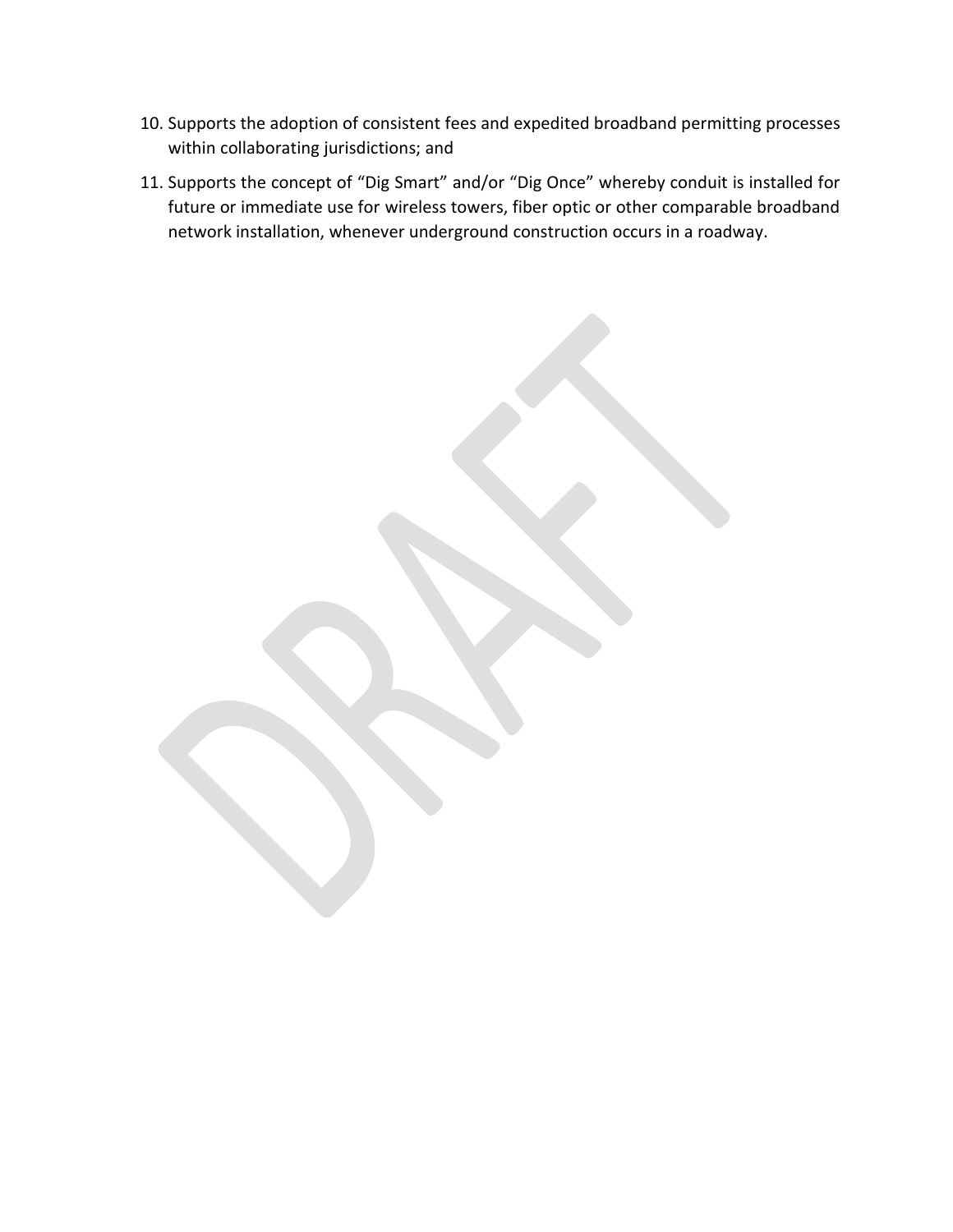### **Sample Model Policy to bring Broadband in Underserved Communities (For Use by Local Governments)**

### **Findings and Declarations**

The [Name of Local Government] hereby finds that the COVID-19 pandemic has forced residents of [Name of City/County] to completely restructure the way we live, work and, learn and access to "broadband" (which includes both wireline and wireless technologies) has become essential advancing public health, education and equity. However, not everyone has equal access to highspeed broadband and the pandemic has exposed the vast and damaging effects of the "digital divide." Families left between are concentrated among communities of color, low-income and rural households. As such, 2020 is demanding that local governments address persistent differences in who has high quality internet access at home.

The [Name of Local Government] finds and declares that Broadband is an essential 21<sup>st</sup> Century infrastructure in a digital world and global economy. It is vital to the economic prosperity and quality of life for residents in [Name of Local Government] and throughout California. And, it can enable [Name of Local Government] to mitigate economic, educational and health disparities within underserved communities. During and beyond the current COVID-19 crisis, [Name of Local Government] need to develop long-term and short-term solutions that redress persistent inequalities in broadband access in an expedited manner.

The ability to be "connected" instantly through the Internet to information, services and digital tools is increasingly critical for access to and success in education, jobs, and economic opportunities. The deployment and adoption of broadband is a major strategy to spur economic development because it improves productivity, which attracts more capital investment and generates jobs, while saving both time and money for consumers.

Although California is home to a wellspring of innovation that has given rise to the evolution of information technologies and broadband, the use of broadband technology by California residents is only approximately equivalent to the national average and there is a significant Digital Divide that must be closed to remain globally competitive.

In addition, broadband is a "green technology" that can significantly reduce impacts on the environment, shrink the carbon footprint, and decrease dependence on foreign oil by offsetting vehicle trips, decreasing the use of resources, and saving energy, and assists in solving key environmental justice issues (reducing environmental and health impacts in low-income communities).

[Name of Local Government] is committed to helping families and children be healthy, productive and self-sufficient. And, it is recognized that the use of broadband can save both time and money for residents while helping them bridge the economic divide. Therefore, it is important that all residents within [Name of Local Government] have high-speed Internet access, particularly those living in lower-income and rural households and those living in publicly supported housing.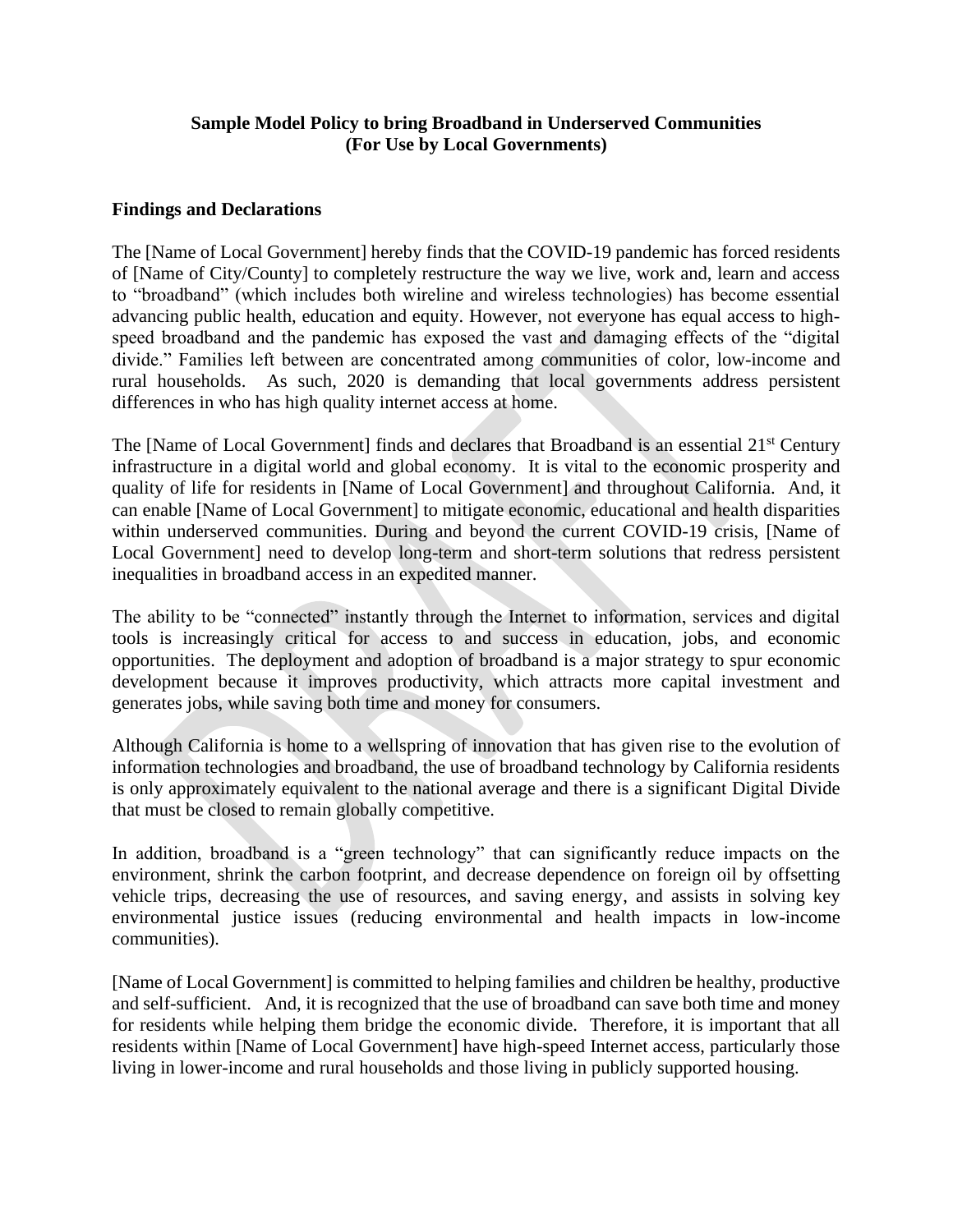[Name of Local Government] also is committed to helping students obtain the highest-quality education possible and understands that the ability to learn and prepare for higher education is significantly enhanced if schools incorporate digital literacy and high-speed Internet connectivity into curriculum. The availability of computing devices both at school and at home are critical teaching and learning tools for academic achievement.

Therefore, it shall be the policy of the [Name of Local Government] to facilitate the rapid deployment and adoption of broadband to provide our residents with opportunities, quality of life, and convenience. Further, it is recognized that consumers need sufficient speeds of data transmission capability for the applications that they perceive as relevant to their daily lives and expect broadband networks to keep pace with those needs over time. Thus, it also shall be the policy of the [Name of Local Government] to encourage and facilitate upgrades to existing broadband infrastructure to ensure that the public and private sectors have access to sufficient broadband speeds to support consumer demand for new and evolving applications that save time, money and resources.

# **Responsibilities and Roles: Opportunities to Promote Broadband**

The [Name of Local Government] recognizes that it has many responsibilities that affect deployment (supply) and adoption (demand) of broadband technologies and applications, including the following roles: (1) policy leader; (2) planner; (3) regulator (of land use); (4) consumer; and (5) service provider. As a policy leader, [Name of Local Government] may promulgate policies and ordinances to advance and protect the public interest or implement state and national laws that promote and accommodate high-speed Internet access. As a planner, [Name of Local Government] identifies opportunity areas, develops ordinances and permit streamlining. As a regulator, [Name of Local Government] approves permits which can encourage, promote and/or require rapid deployment of infrastructure and facilities to underserved communities within our jurisdiction. As a consumer, [Name of Local Government] purchases telecommunications and information technology equipment and services which, in turn, drives demand and improvements in these technologies and services. And, as a service provider, [Name of Local Government] has the ability to expand e-government functions by providing more information and access to public services online, thus encouraging broadband adoption. It shall be the policy of [Name of Local Government] in all of its roles and responsibilities to work with neighboring jurisdictions, service providers, and other stakeholders to actively identify opportunities to implement policies, programs and actions to encourage broadband deployment and adoption.

### **Implementation**

[Name of Local Government] shall adopt strategies and implement provisions and ordinances that will expedite broadband deployment to underserved and rural communities, as well as promote economic development and improve security within the community:

### *Broadband Opportunity Zones:*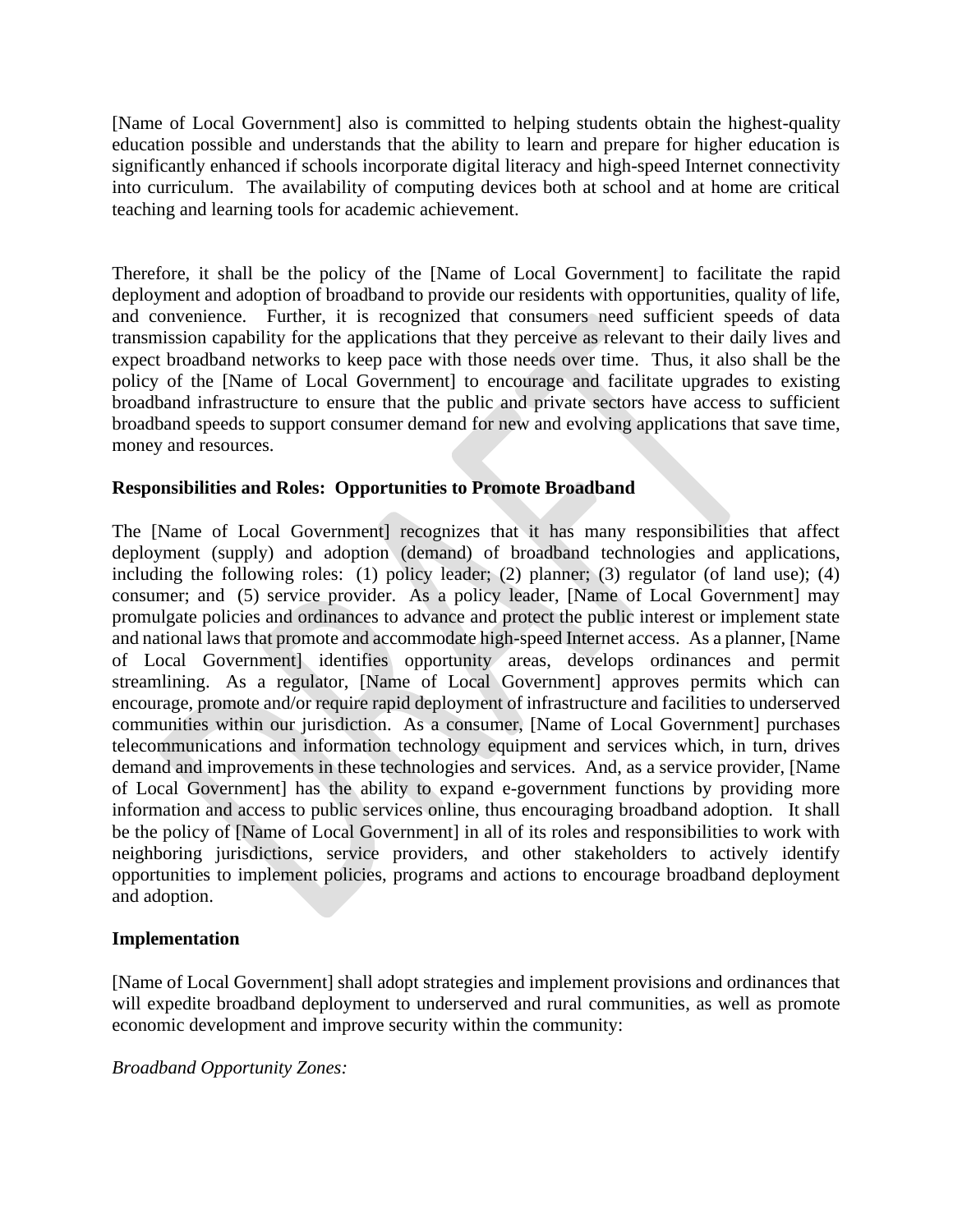- Collaborate with neighboring cities, county, MPOs, school districts, community college districts, universities, the state of California, the federal government, broadband providers and stakeholders to identify locations without broadband access.
- Develop and conduct multi-lingual surveys specifically targeting households in low-income and/or rural communities, focusing on access, usage, and barriers to internet adoption.

Quantify and describe [Name of Local Governments] level of digital engagement, digital divide, and level and source of digital inequality (city/county-wide and by qualified census tracts).

- **•** Participate in the Federal Communications Commission's Digital Opportunity Data Collection broadband access map crowdsourcing initiative.
- **•** Develop and disseminate information to support the development of local broadband infrastructure deployment and digital equity plans.
- Develop a public outreach campaign to educate residents in [Name of Local Government] on the science behind new and emerging technologies and try to address potentially unfounded concerns as they become integrated into society.

### *Promote existing programs and develop new programs for short term and temporary use:*

- Promote existing programs from broadband providers that offers subsidies or covers the cost of internet for low-income internet access.
- **•** Promote existing state and/or federal government programs that offers subsidies for broadband access.
- Collaborate with broadband providers, community outreach groups, school districts, community colleges, universities and the business community to develop programs to cover the cost of broadband subscriptions for low-income students.
- Promote the use of public buildings, such as libraries, parks and convention centers, as broadband "hot spots" to allow residents affordable [or free] high-speed Internet access.

# *Adoption of an Emergency Ordinance for underserved communities*

- Adopt an emergency ordinance to allow for rapid deployment of broadband in identified opportunity areas.
- Require a minimum broadband speed capability of 100 megabits per second today and 1 gigabit per second by 2030.
- Where feasible, exempt broadband opportunity areas from community character ordinances or local jurisdiction design guidelines.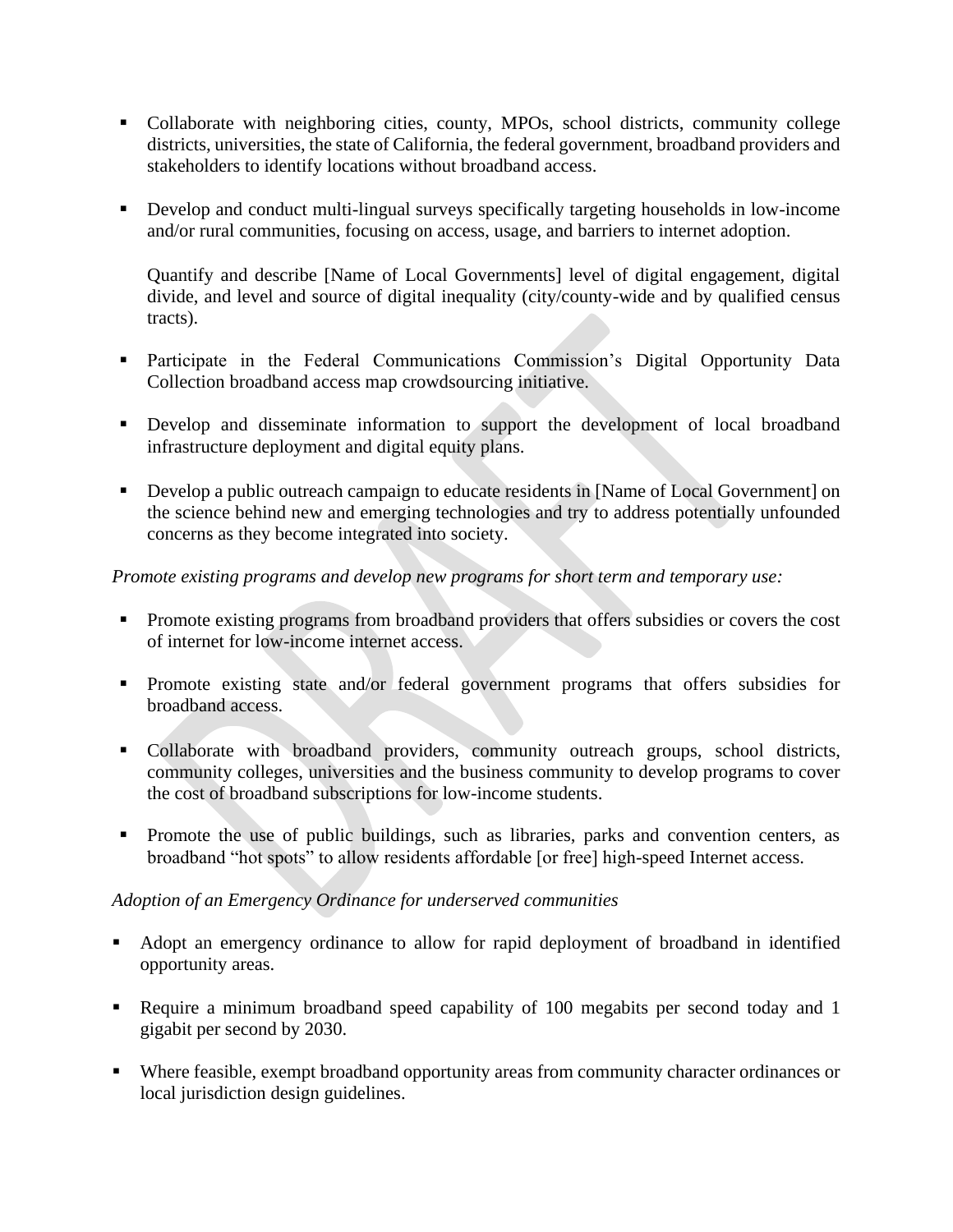- Where feasible, allow aerial fiber and other broadband infrastructure to be installed on preexisting infrastructure such as existing powerlines to minimize impacts to aesthetics.
- When aerial fiber or other aboveground broadband infrastructure is not viable for last-mile solutions, allow for micro trenching in suitable areas as a viable short-term option.
- Should underground installation near a roadway occur, require the use of "dig-once" practices whereby conduit is installed for future immediate use for broadband installation.

# *Streamline permitting*

- Develop a streamlined permitting process that lowers the cost of entry and operation of broadband systems, reduce the risks of delays during the planning, permitting and construction phases, provides opportunities for increasing revenue, and creating new avenues for competitive entry.
- Allow for cost/permit waivers for broadband "microprojects".
- **•** Permit grouping multiple projects under one permit to expedite the planning and construction phase.
- Collaborate with local jurisdictions to determine and agree upon a uniform permitting fee throughout the Southern California region.
- Identify local public rights-of-way and public facilities that can be used for broadband deployment and promulgate procedures to streamline the approval of easement encroachment permits consistent with principles of fairness and competition for all providers.
- Ensure a level playing field for all broadband providers—private and public (or governmentled), wireline and wireless—making the use of public assets available to all providers on a competitive basis, commensurate with adopted policies regarding public benefits.

# *Smart and Affordable Housing*

- Require all new residential subdivisions to be served with state-of-art broadband infrastructure with sufficient transmission rates to support applications relevant to residential consumers.
- Require all publicly subsidized housing development projects to provide an independent "advanced communications network" to drive economies of scale that can result in a significantly reduced cost basis for the lower-income residents. An "advanced communications network" is broadband infrastructure that, at a minimum, makes available affordable market-comparable high-speed Internet access service to all units via the aggregation and consolidation of service across the property. It is infrastructure in addition to